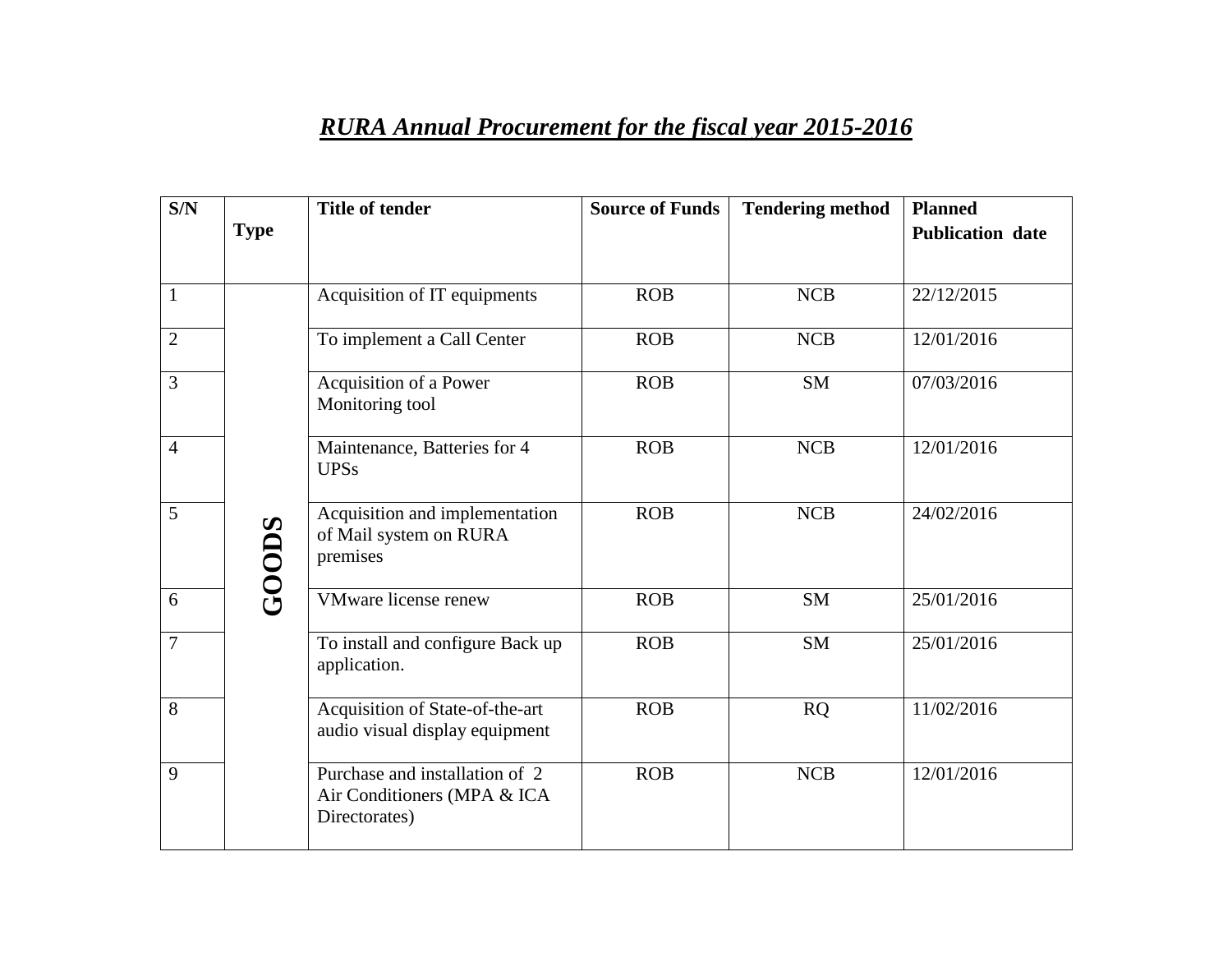| 10 | Purchase and install Software<br>(In Design and Illustrator cc)    | <b>ROB</b> | <b>RQ</b>  | 16/12/2015 |
|----|--------------------------------------------------------------------|------------|------------|------------|
| 11 | To procure two GPS for<br>downstream petroleum site<br>inspections | <b>ROB</b> | <b>SM</b>  | 18/01/2016 |
| 12 | To purchase books on electricity<br>sector regulation              | <b>ROB</b> | RQ         | 05/02/2016 |
| 13 | Codification of all RURA<br>equipments                             | <b>ROB</b> | <b>NCB</b> | 22/12/2015 |
| 14 | Hiring a Company for Fuel<br>Transportation                        | <b>ROB</b> | <b>SM</b>  | 29/12/2015 |
| 15 | Cocktail for Staff and hiring a<br>Tent                            | <b>ROB</b> | <b>RQ</b>  | 05/02/2016 |
| 16 | <b>Genocide Commemoration</b>                                      | <b>ROB</b> | <b>RQ</b>  | 11/03/2016 |
| 17 | Cocktail for Staff and hiring a<br>Tent during the Labor day       | <b>ROB</b> | <b>RQ</b>  | 08/04/2016 |
| 18 | Purchase of the Awards for the<br>best Employees                   | <b>ROB</b> | <b>SS</b>  | 08/04/2016 |
| 19 | Insuring the RURA building<br>(ex fair house RURA HQS<br>Building) | <b>ROB</b> | <b>NCB</b> | 09/02/2016 |
| 20 | Purchase the per beef protection<br>for two Pick ups               | <b>ROB</b> | <b>RQ</b>  | 30/11/2015 |
| 21 | Purchase of 14 tyres                                               | <b>ROB</b> | <b>RQ</b>  | 25/11/2015 |
| 22 | Maintenance of fire extinguishers                                  | <b>ROB</b> | <b>SM</b>  | 21/12/2015 |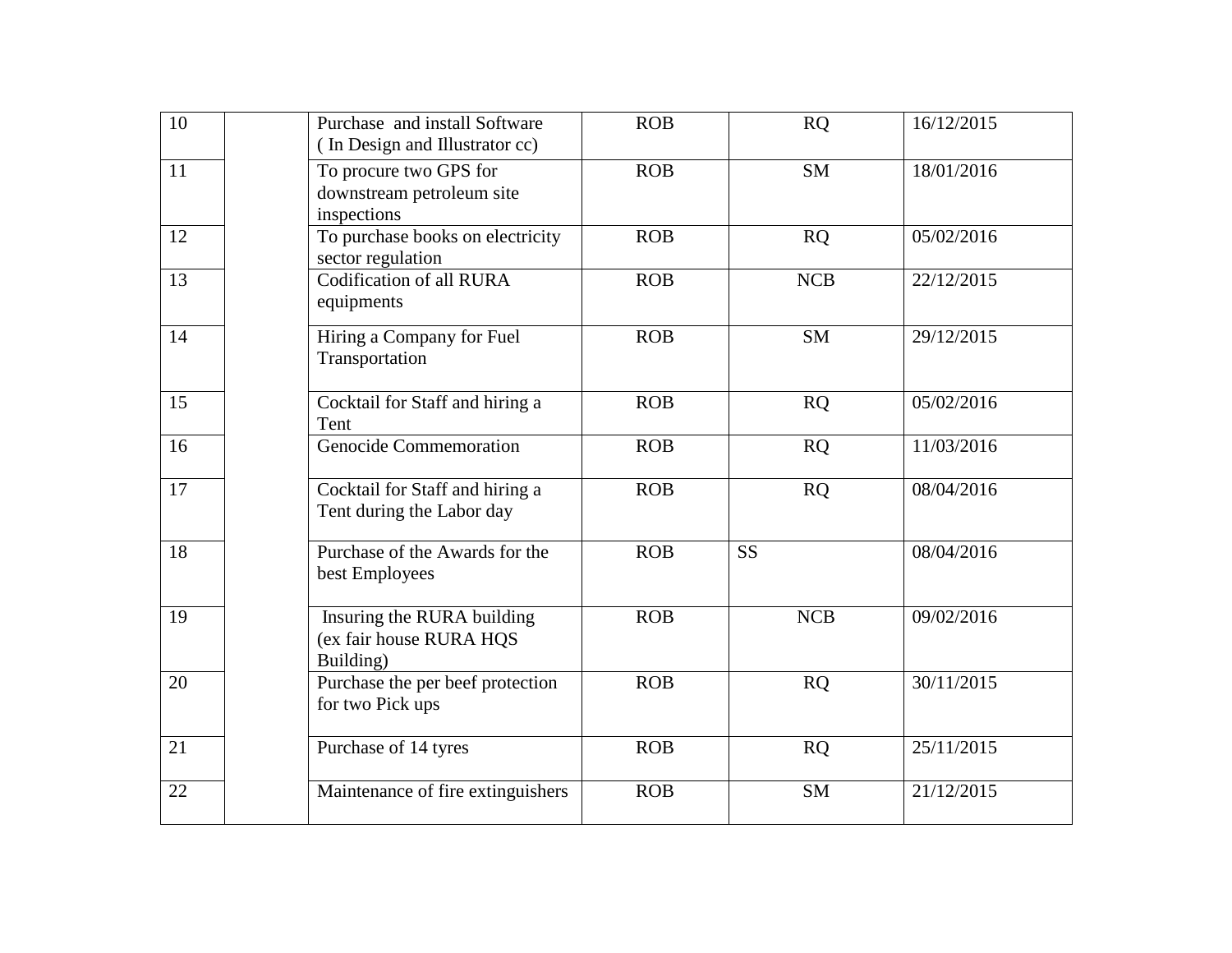| 23 | <b>RURA</b> Lift maintenance                                                 | <b>ROB</b> | <b>SS</b>  | 10/12/2015 |
|----|------------------------------------------------------------------------------|------------|------------|------------|
| 24 | Maintenance of RURA<br>Generators                                            | <b>ROB</b> | <b>SM</b>  | 12/01/2016 |
| 25 | Purchases - Printing &<br><b>Stationeries</b>                                | <b>ROB</b> | <b>NCB</b> | 07/12/2015 |
| 26 | Car wash for RURA Vehicles                                                   | <b>ROB</b> | <b>SM</b>  | 07/12/2015 |
| 27 | Acquisition of Two inspection<br>vehicles                                    | <b>ROB</b> | <b>NCB</b> | 24/11/2015 |
| 28 | Supply of Curtains to be put in<br>the Bus Management system<br>control room | <b>ROB</b> | <b>RQ</b>  | 03/12/2015 |
| 29 | Launching of DVC<br>(Banners, announcements,<br>cocktail, entertainment)     | <b>ROB</b> | <b>SM</b>  | 29/12/2015 |
| 30 | Acquire Vignettes to license<br><b>Public Transport vehicles</b>             | <b>ROB</b> | <b>NCB</b> | 02/02/2016 |
| 31 | Decoration for the Regulatory<br><b>Board Boardroom</b>                      | <b>ROB</b> | <b>RQ</b>  | 15/01/2016 |
| 32 | Acquisition of UPSs at the Fixed<br><b>Spectrum Monitoring Stations</b>      | <b>ROB</b> | <b>SM</b>  | 12/01/2016 |
| 33 | Purchase SMMS spare parts not<br>covered by TCI maintenance<br>contract      | <b>ROB</b> | <b>RQ</b>  | 10/11/2015 |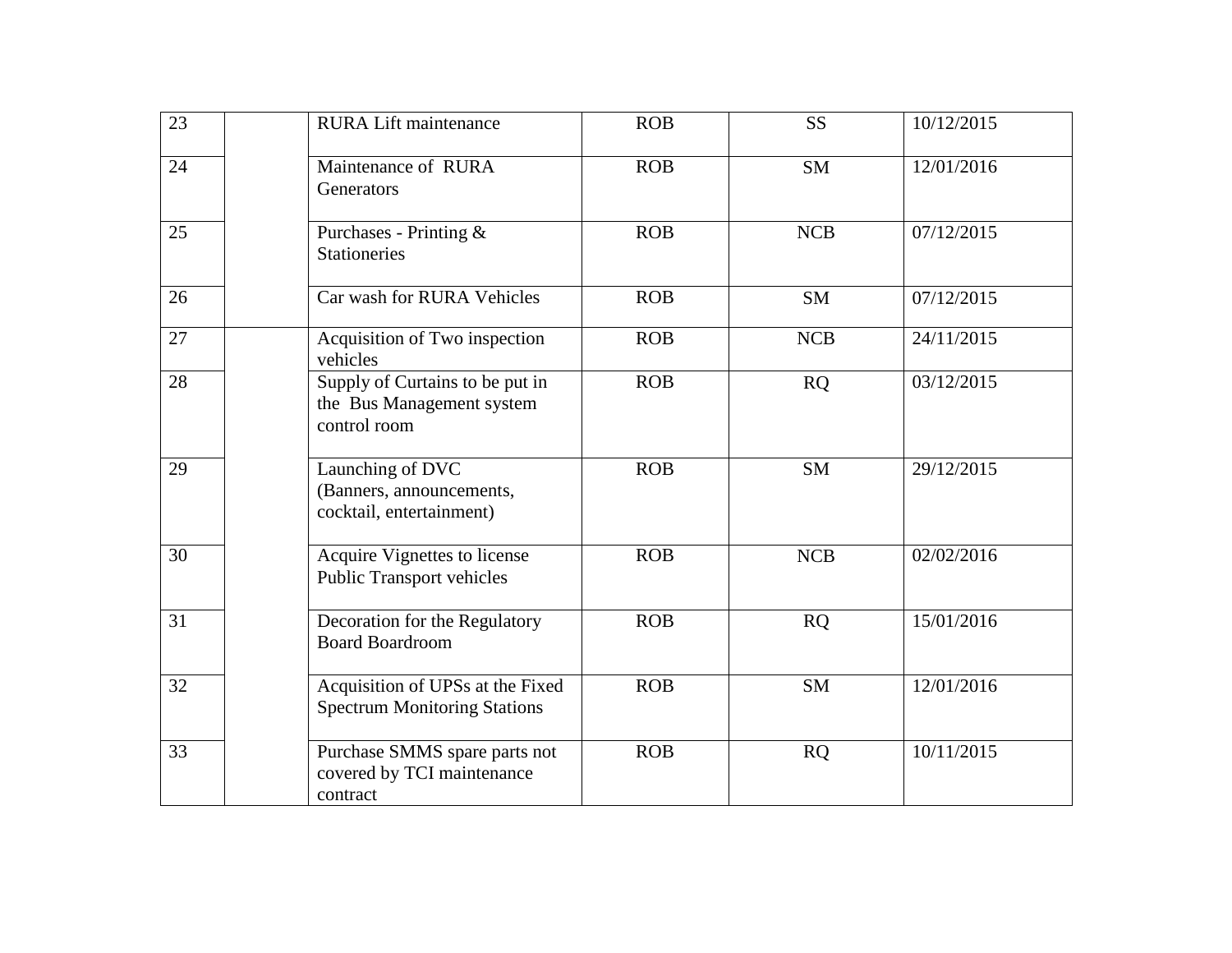| 34 | SMMS sites cleaning and bush<br>clearing                                                                                                                                                                                           | <b>ROB</b> | <b>SM</b>  | 12/01/2016 |
|----|------------------------------------------------------------------------------------------------------------------------------------------------------------------------------------------------------------------------------------|------------|------------|------------|
| 35 | <b>Upgrade of EMF Radiation</b><br>measurement tool (NARDA) to<br>measures higher frequencies and<br>newer technologies                                                                                                            | <b>ROB</b> | <b>NCB</b> | 13/01/2016 |
| 36 | Awareness campaign to inform<br>the public for checking registered<br>lines under their names, to inform<br>how to register additional lines<br>using the user mobile telephone<br>and how to deactivate unwanted<br><b>MSISDN</b> | <b>ROB</b> | <b>NCB</b> | 24/02/2016 |
| 37 | To acquire and deploy Antivirus<br>in all RURA computer                                                                                                                                                                            | <b>ROB</b> | <b>SM</b>  | 01/10/2015 |
| 38 | To purchase, install and configure<br>IT systems monitoring tools.                                                                                                                                                                 | <b>ROB</b> | <b>SM</b>  | 26/01/2016 |
| 39 | To acquire the consumables for<br>IT equipments (for Printers,<br>Copiers, faxes and scanners)                                                                                                                                     | <b>ROB</b> | <b>NCB</b> | 09/10/2015 |
| 40 | To Perform preventive and<br>corrective maintenance (UPS and<br>Computers)                                                                                                                                                         | <b>ROB</b> | <b>NCB</b> | 12/01/2016 |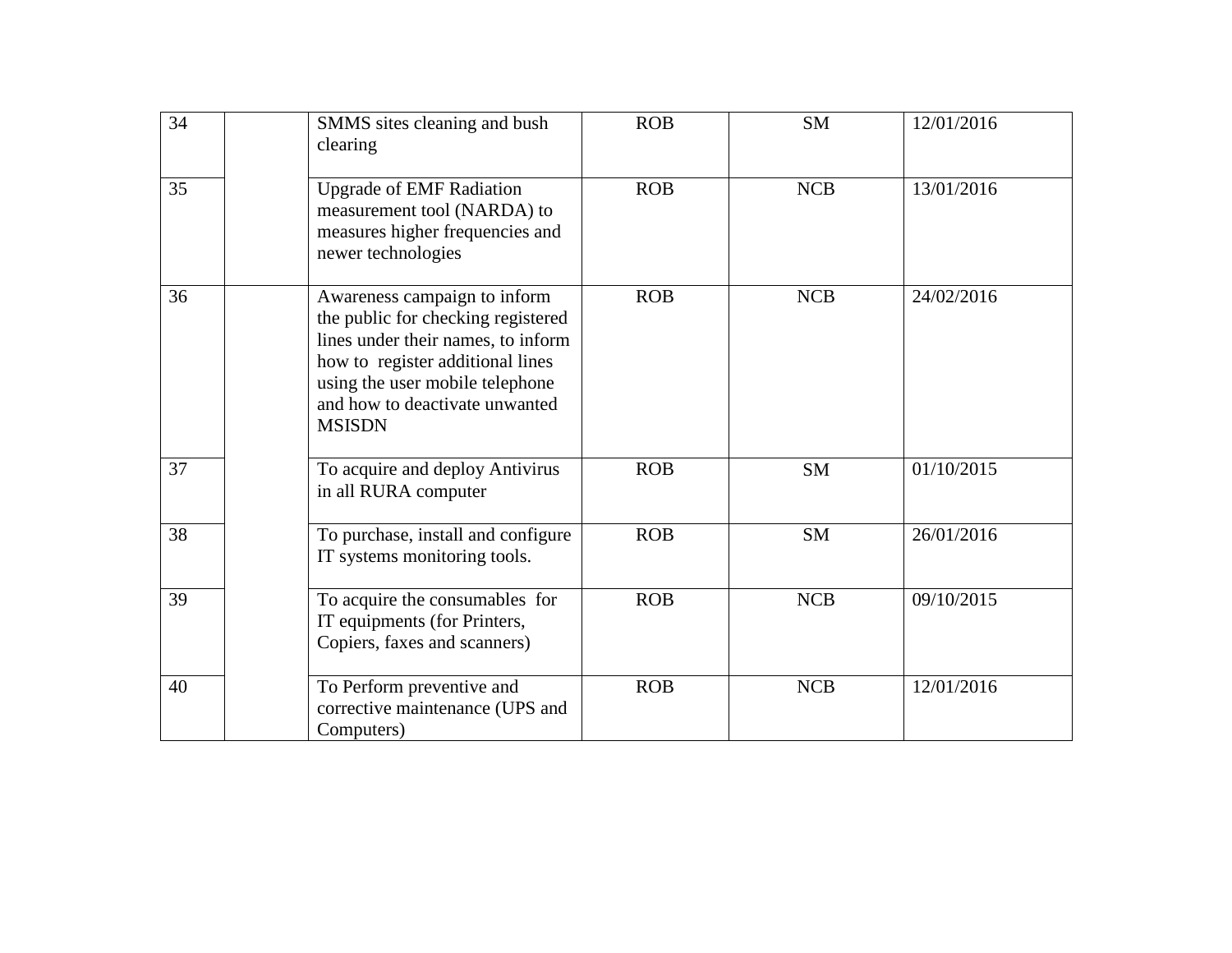| 41 | Purchases of software of online<br>declaration and payment to be<br>made by operators for ease<br>recording and tracing of revenues<br>paid                       | <b>ROB</b> | <b>NCB</b> | 15/02/2016 |
|----|-------------------------------------------------------------------------------------------------------------------------------------------------------------------|------------|------------|------------|
| 42 | Production of audio and video<br>spot                                                                                                                             | <b>ROB</b> | <b>NCB</b> | 29/12/2015 |
| 43 | Production of Brochures, 4<br>banners and Displays on posters<br>and Billboards                                                                                   | <b>ROB</b> | <b>NCB</b> | 29/12/2015 |
| 44 | leaflets for dissemination                                                                                                                                        | <b>ROB</b> | <b>NCB</b> | 29/12/2015 |
| 45 | Acquisition of office furniture<br>(Office Chairs, Shelves, Metal<br>Cupboard, Executive Cupboard,<br>Office tables and Sofa Set and<br>Mechanical Filling units) | <b>ROB</b> | <b>NCB</b> | 15/02/2016 |
| 46 | Awarding best operators (Hall,<br>trophies, frames, certificates,<br>cultural troop, decoration,<br>banners, Food and drinks,<br>Invitations)                     | <b>ROB</b> | <b>RQ</b>  | 03/05/2016 |
| 47 | Supply of refreshment for RURA                                                                                                                                    | <b>ROB</b> | <b>NCB</b> | 07/12/2015 |
| 48 | To hire a Post Services for RURA<br>documents                                                                                                                     | <b>ROB</b> | <b>SM</b>  | 12/01/2016 |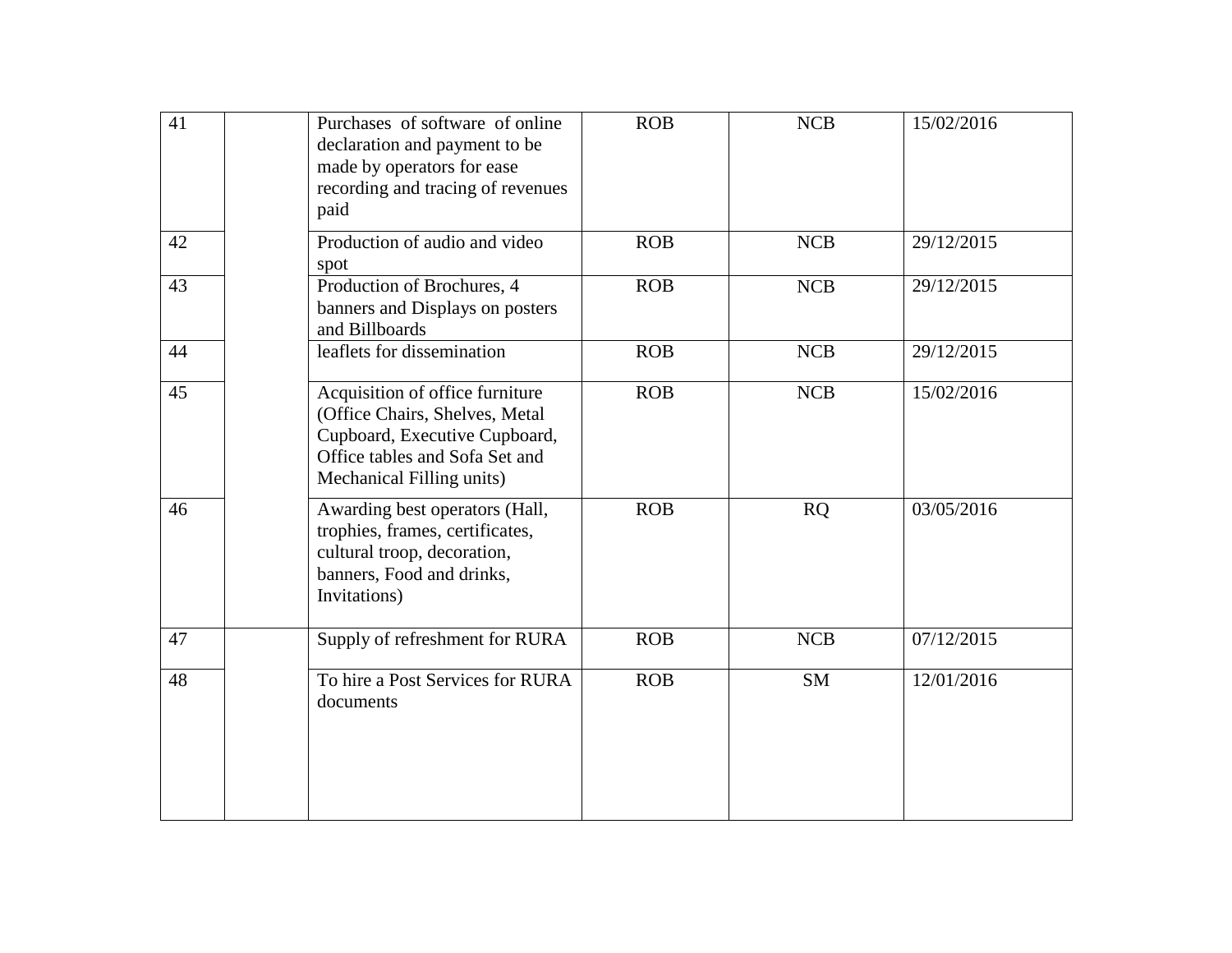| 49 |                 | Consultancy for Design and<br>renovate RURA corporate<br>website                                                              | <b>ROB</b> | <b>NCB</b> | 21/12/2015 |
|----|-----------------|-------------------------------------------------------------------------------------------------------------------------------|------------|------------|------------|
| 50 |                 | Consultancy on electrical<br>installation and stabilization                                                                   | <b>ROB</b> | <b>SM</b>  | 08/02/2016 |
| 51 |                 | To hire a consulting firm for<br>mapping the location of petrol<br>service stations on the country<br>territorial master plan | <b>ROB</b> | <b>NCB</b> | 12/11/2015 |
| 52 |                 | <b>Acquisition of Drivers Vocational</b><br>Card (DVC) management System                                                      | <b>ROB</b> | <b>NCB</b> | 06/05/2015 |
| 53 |                 | To hire a consultant for audit of<br><b>RURA</b> Financial statements for<br>the yrs 2013/2014 and 2014/2015                  | <b>ROB</b> | <b>NCB</b> | 11/01/2016 |
| 54 | <b>SERVICES</b> | Hiring a consultant to update<br>RURA internal audit charter and<br>internal audit manual of<br>procedure                     | <b>ROB</b> | <b>NCB</b> | 11/01/2016 |
| 55 |                 | Hiring a translation firm                                                                                                     | <b>ROB</b> | <b>NCB</b> | 25/11/2015 |
| 56 |                 | <b>SAP Reimplementation process</b><br>(New format for reporting the<br>Budget)                                               | <b>ROB</b> | <b>SS</b>  | 24/12/2015 |
| 57 |                 | To hire a local company for<br>producing TV and Radio adverts,<br>TV and Radio Spots,<br>documentaries, photos                | <b>ROB</b> | <b>NCB</b> | 11/01/2016 |
| 58 |                 | To hire a local company for<br>producing RURA Promotional<br>materials                                                        | <b>ROB</b> | <b>NCB</b> | 11/01/2016 |
| 59 |                 | Balance score card software                                                                                                   | <b>ROB</b> | <b>NCB</b> | 19/01/2016 |